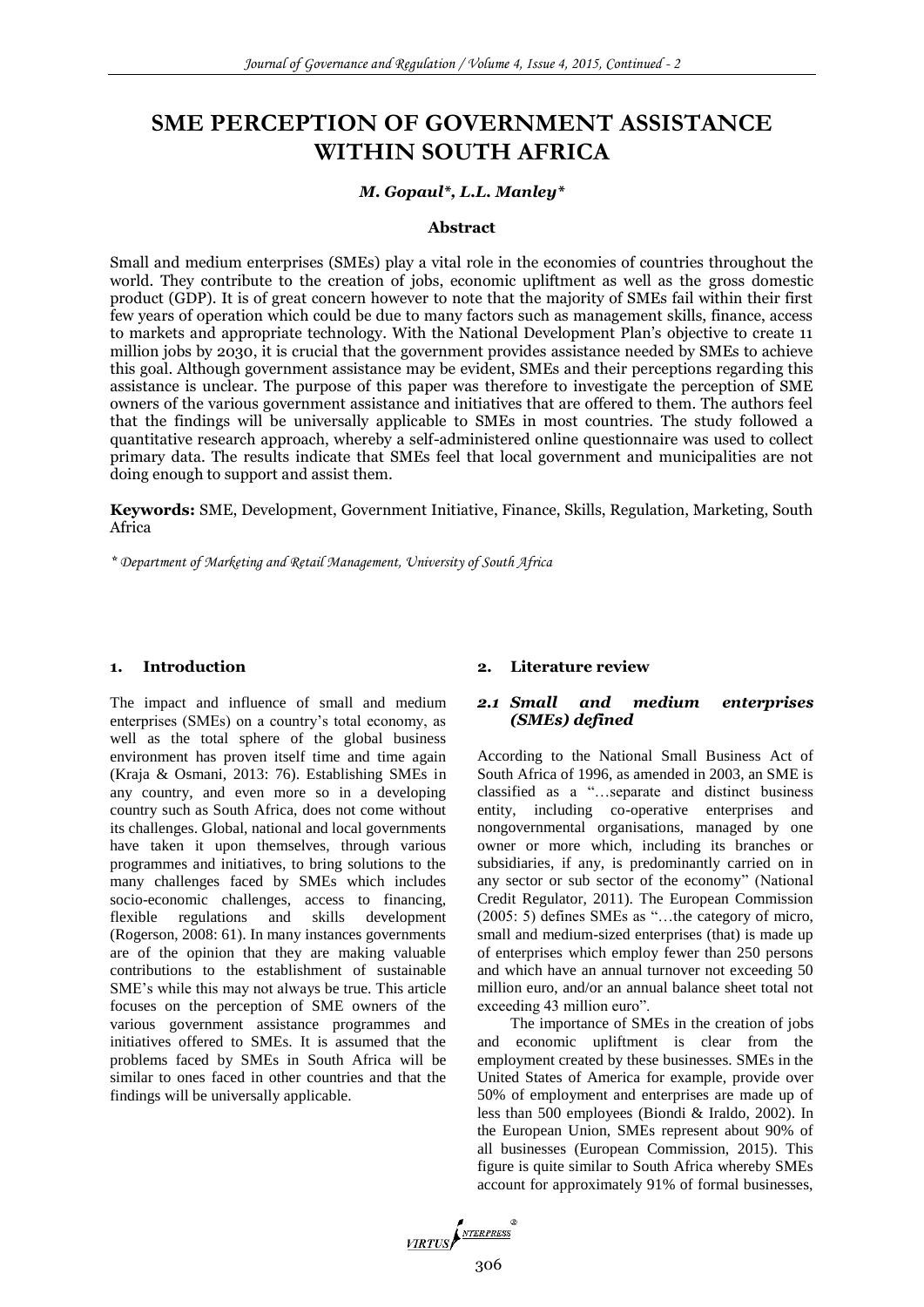contributing between 51-57% of the country's gross domestic product (GDP) and providing approximately 60% of employment (Kongolo, 2010:2288; Abor & Quartey, 2010:219). The White Paper on National Strategy for the Development and Promotion of Small Business in South Africa highlights the fact that SMEs signify an important means to address the challenges of job creation, economic growth and equity in the country (Department of Trade and Industry, 1995).

It is clear that SMEs are the life line of many local and international economies as they are vital in decreasing unemployment levels, stimulating technological innovation and advancement as well as ensuring long term economic stability (Ardic, Mylenko & Saltane, 2011: 1). SMEs play an even more critical role in developing countries and therefore the South African economy relies heavily on the contributions made by SMEs, and especially those SMEs who are birthed by true entrepreneurs (Business Environment Specialists, 2013: 1). This is evident in the research done by the South African Chamber of Commerce and Industry (2013) which

states that "more than 30% of the total gross domestic product of South Africa is attributed to SMEs" (Worku, 2013: 67).

Failure rates of SMEs are however, a point of concern. It is estimated that more than 72% of all SMEs fail in the first 3 to 4 years and in South Africa this is no different. According to Van Scheers (2011:5048), 40% of new SMEs within South Africa fail within their first year, 60% within their second year, and 90% within their first 10 years of operation. Such high failure rates may due to a number of factors including management skills, finance, access to markets and appropriate technology (Kongolo, 2010:2293). It is due to these high levels of failure of SMEs that government assistance is so important – as long as it is used correctly and properly.

South Africa's government can be divided into three domains, namely: the national government, provincial government and local government. Furthermore, the government gear is made up of three parts including legislatures, executive and administration (ETU, 2015). This is represented in table 1.

**Table 1.** Government domains

| <b>Sphere</b>     | Legislature | Executive                     | <b>Administration</b>             |
|-------------------|-------------|-------------------------------|-----------------------------------|
| <b>National</b>   | Parliament  | <b>President and Cabinet</b>  | Directors General and departments |
| <b>Provincial</b> | Legislature | Premier and Executive Council | Heads of Department and staff     |
| Local             | Council     | Mayor and Mayoral Committee   | Municipal Manager, HoDs and staff |

*Source:* ETU (2015)

The domains of government have been considered as distinctive, inter-related and interdependent. They all however, operate according to the Constitution and laws and policies made by national Parliament (ETU, 2015). The development of SMEs and providing assistance forms an imperative element of all domains to create jobs and ensure a better life for all.

#### *2.2 Government assistance*

SMEs operate in a time where there is growing uncertainty in terms of global economic and political stability, accelerating change in technology, new laws and regulations are all obstacles a new SME owner needs to overcome (Abor & Quartey, 2010:224). The assistance provided by national and local governments to SMEs can therefore not be denied and is crucial in not only decreasing the SME failure rate as proposed by Robert (2010), but also ensuring the success of new and growing SMEs. For example, organisations such as the Small and Medium Industries Development Corporation (SMIDEC) in Malaysia, the Soros Economic Development Fund which operates internationally, the World Bank Group and SEDA (Small Enterprise Development Agency) (SEDA, 2013) in South Africa are all focused on providing assistance in developing nations (Hung & Effendi, 2011:50; Gstraunthaler & Cramer, 2012:56; SEDA, 2013).

In South Africa, the government has focused on reducing the gap between rural, micro-enterprises and rich, high-end SMEs by fostering an environment where both can flourish (Nehen, 2012:3368). In 2004, SEDA was founded with the mission to "…develop, support and promote small enterprises to ensure their growth and sustainability in coordination and partnership with other role players" and to focus on nurturing innovation, customer service and ethical behaviour with all the SMEs it comes into contact with (SEDA, 2013). The ultimate goal of SEDA and its New Growth Path is to create 5 million jobs by 2020, and this new strategy sees this organisation focus on SMEs which employ between 21 and 200 individuals whereas the National Development Plan aims to create 11 million jobs by 2030 (SEDA, 2013). While employment in South Africa can be seen as a key driving force for the development of SMEs, this reasoning can be universally seen, for example the UK SMEs have planned to create a record of 737,000 jobs and spend around £37.9 billion by May 2016 (GE, 2015).

Rogerson (2008: 62) explains that three of the most significant areas addressed by governments in

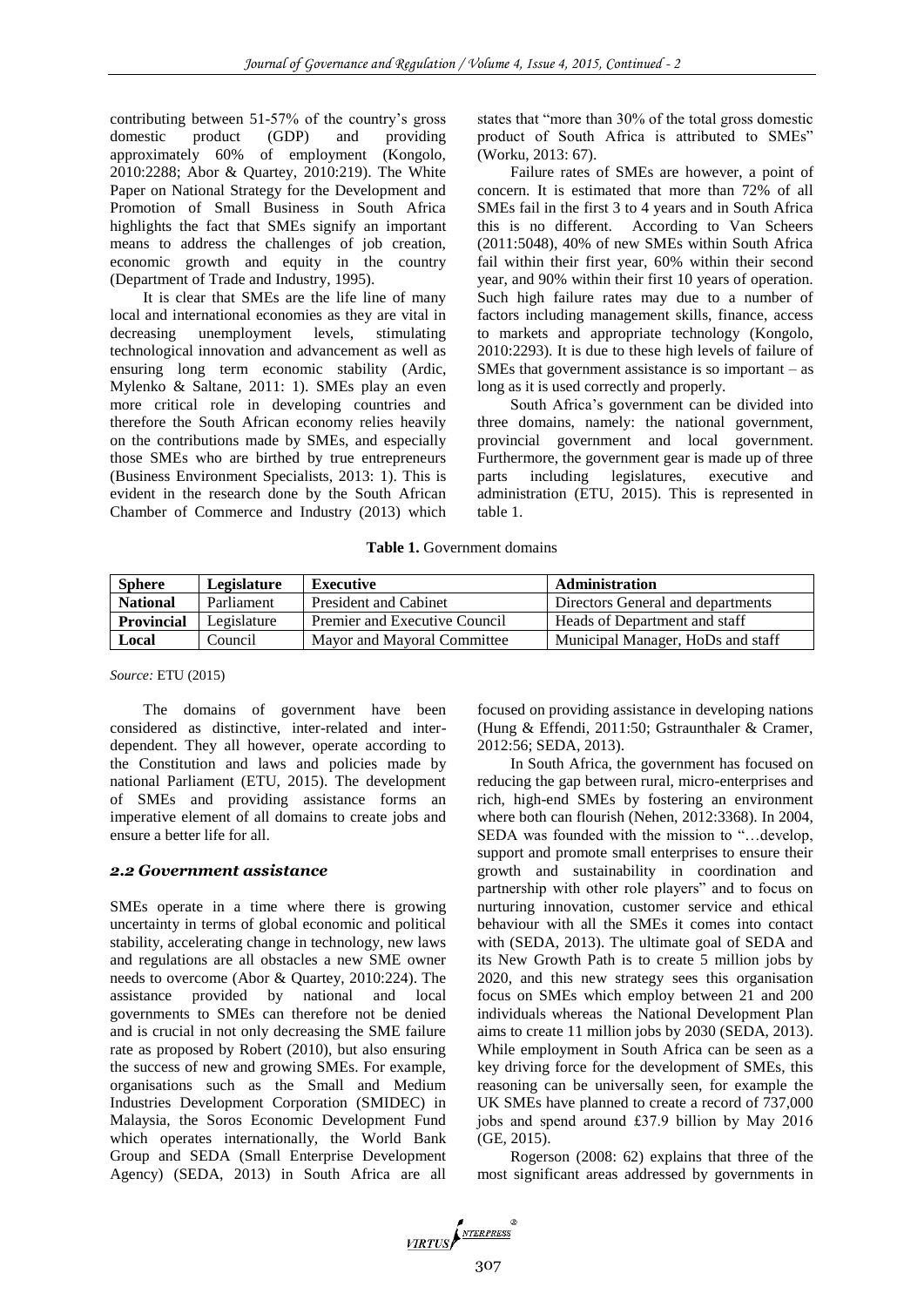terms of SME development include access to financing, training and development as well as creating more flexible laws and regulations. These areas are seen as the ones that contribute largely to SMEs battling to survive and grow. According to Olawale and Garwe (2010:733) a lack of education and training in business in South Africa seems to be the main reason for "low new firm creation and failure", while insufficient levels of financial support and assistance is a close second. Smit and Watkins (2012:6326) are of the opinion that entrepreneurs who have had managerial and business skills training are more likely cope and overcome the challenges in a changing business environment.

SMEs are finding it very difficult to not only raise capital, but also to get access to debt financing (Fatoki, 2012:22). Herrington, Kew and Kew (2009:90) explain that despite the fact that organisations such as the Khula Enterprise Finance, Small Enterprise Development Agency (SEDA), the Industrial Development Corporation (IDC) and the National Youth Development Agency (NYDA) are committed to assist with financing entrepreneurial activities, they are not reaching their "target markets" as many entrepreneurs are unaware of their existence (Olawale & Garwe, 2010:732). It is therefore crucial that awareness is created and SME owners are made aware of the support available to them (Fatoki, 2012:28). If they do not know about it they cannot use it, and if they do know about it then it must be made possible to make use of the assistance in an effective manner

Finally, according to Herrington *et al.* (2009:90) South Africa suffers from "inefficient government bureaucracy, restrictive labour regulations and a lack of suitable tax breaks for smaller businesses" and this creates colossal barriers for growth. The high cost of taxes and SME licencing fees is another area of key concern (Olawale & Garwe, 2010:732). It is crucial for regulators to create an environment that uplifts new and growing SMEs and this can only be done with equally supportive business and trading laws. Jeppesen (2005:470) points out that national government cannot carry all the responsibility and obligations for SME development, the obligation must be spread amongst local municipalities as well.

Many organisations have stepped in and are offering SMEs the assistance they require in order to succeed, especially in terms of non-financial support such as workshops on entrepreneurial skills development, networking opportunities, mentoring and coaching, advisory services and assistance with regulatory and legal compliance (ABSA, 2015; Malherbe, 2015; Dludla, 2014).

It is essential that the perception of SMEs regarding the available assistance and the regulatory requirements are established in order to clarify and determine where further assistance can be provided to SMEs, which may further influence or change these

perceptions to have a more positive approach towards these efforts.

## **3. Aim and research methodology**

The main aim of this study was to investigate the perception of SME owners in South Africa regarding the assistance provided to them by government. It specifically focused on:

- Whether SME owners in South Africa believe that local government/ municipalities are doing enough to assist and support small businesses?
- Which small business issues do SME owners in South Africa believe local government/ municipalities should be assisting with?

A self-administered online questionnaire consisting of quantitative questions was used to collect primary data. The questionnaire was divided into two major sections. The first section is the demographic section which describes the profile of the respondents in terms of position, involvement, level of education, gender and age. The second major section of the questionnaire investigates the perception SME owners have of SME government assistance and what SME owners believe to be the most important issues government should assist SMEs with.

The questionnaire was administered to small business owners operating in the provinces of Gauteng and KwaZulu-Natal who registered their small businesses at an official state institution for SMEs. The combined contribution of these provinces to the national GDP is 50% (Gauteng 33.9%; KwaZulu-Natal 16.1%) (Gauteng Online, n.d) and can therefore be regarded as representative of SMEs in South Africa. The sampling methodology utilised was that of non-probability, convenience sampling, which enabled the researcher to collect data quickly and easily. A sufficient number of questionnaires were distributed to achieve a confidence level of 95% and an error margin of 5% at 50% response distribution. A total of 105 usable responses were received which is an error margin of 9.26%. Given the small sample size, the results will give a general indication as to the perceptions held by SME owners towards the assistance that government offers to them. The quantitative data was analysed using IBM SPSS Statistics V22. The data was checked, coded, corrected and descriptive statistics (frequency counts) were used to describe the findings.

## **4. Research findings**

This section reports on the key findings from the research conducted.

## *4.1 The demographic profile*

The demographic profile of the respondent group is presented in Table 2 below. More than half (56.9%)

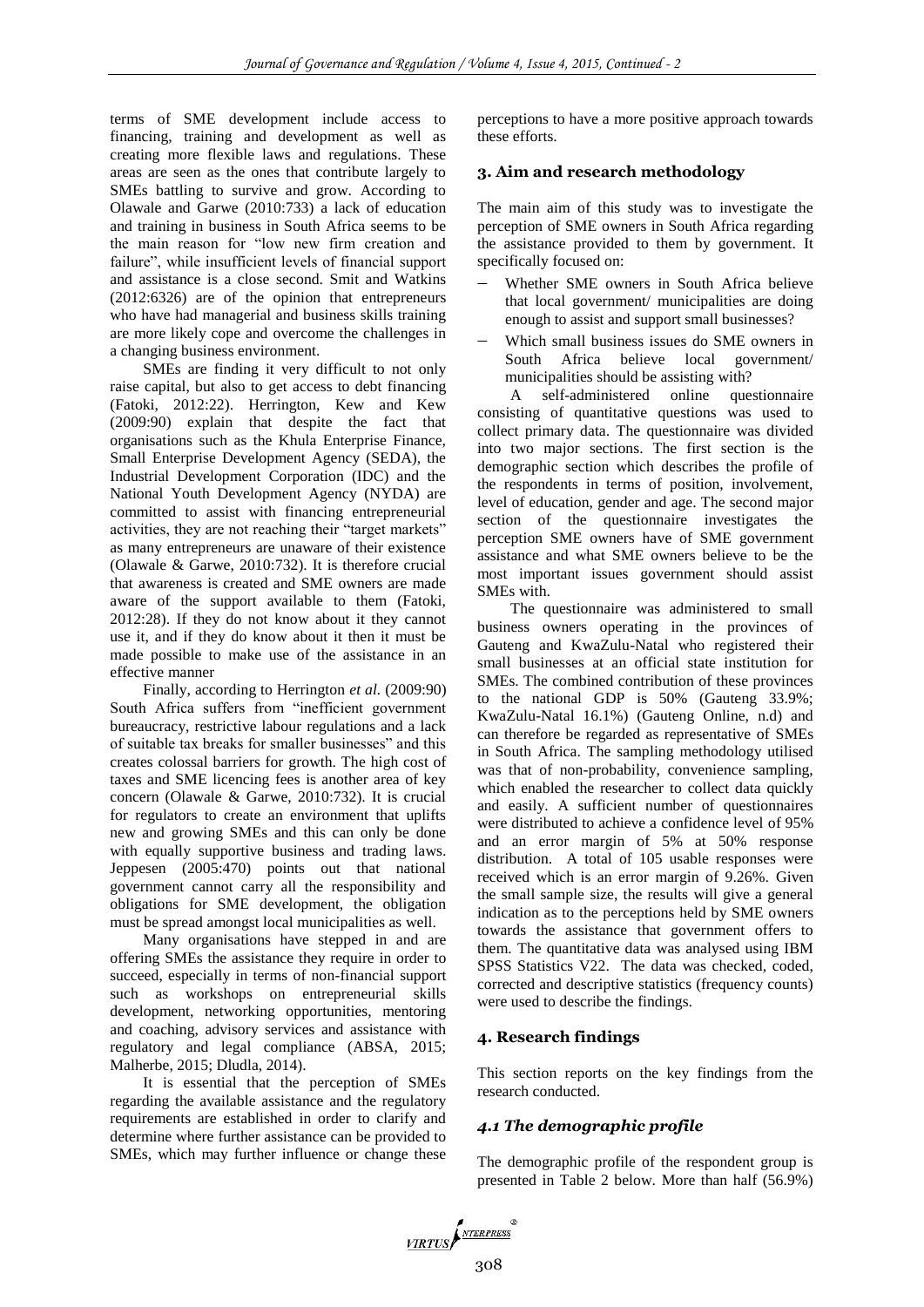of SME owners were older than 40 years of age. The gender split for the respondent group is female dominated (58.62 %). Almost half (46,1%) of the respondents own the business and a third (34,2%) took the role of both owner and manager which implies that the owner is directly involved in the day to day running of the SME. Almost two thirds (63.1%) of the respondents hold a post matric qualification. A large proportion (60,8%) of the respondents' businesses have existed for less than five years. The largest proportion (41,8%) of the respondents reported an annual turnover of less than R100 000.

| <b>Demographic Profile of respondents</b>   |                      | <b>%of Total</b> |
|---------------------------------------------|----------------------|------------------|
|                                             | Female               | 58.62            |
| Gender                                      | Male                 | 41.38            |
|                                             | 18-24                | 8.62             |
|                                             | 25-29                | 17.24            |
| Age                                         | $30 - 34$            | 6.90             |
|                                             | 35-39                | 10.34            |
|                                             | Older than 40        | 56.90            |
|                                             | No matric            | 7.9              |
|                                             | Matric               | 28.9             |
| Qualification                               | Certificate/diploma  | 31.6             |
|                                             | Degree               | 19.7             |
|                                             | Post-graduate degree | 11.8             |
|                                             | Owner                | 46.1             |
| Position in organisation                    | Manager              | 19.7             |
|                                             | Both                 | 34.2             |
|                                             | Less than 5 years    | 60.8             |
|                                             | $6 - 10$ years       | 25.7             |
| How long has the business been running for? | $11 - 25$ years      | 9.5              |
|                                             | Over 25 years        | 4.1              |
|                                             | $<$ R100000          | 41.8             |
|                                             | R100000 - R200000    | 16.4             |
| Annual turnover                             | $R200000 - R500000$  | 11.9             |
|                                             | R500000 - R1000000   | 16.4             |

## **Table 2.** Demographic profile

#### *4.2 Descriptive analysis of the perception of small business owners on whether local government/ municipalities are doing enough to assist and support SME's*

The participants were asked whether they believe that local government is doing enough to assist and support SMEs. Frequency analysis of the responses of

yes, no and uncertain shows that the majority of the respondents (74.6%) do not believe (coded "2") that local government is doing enough to support SMEs (Figure 1) ( $M = 1.94$ ,  $SD = .504$ ). The relative low standard deviation indicates that the responses were very similar with most of the respondents selecting "No" as an answer.

>R1000000 13.4



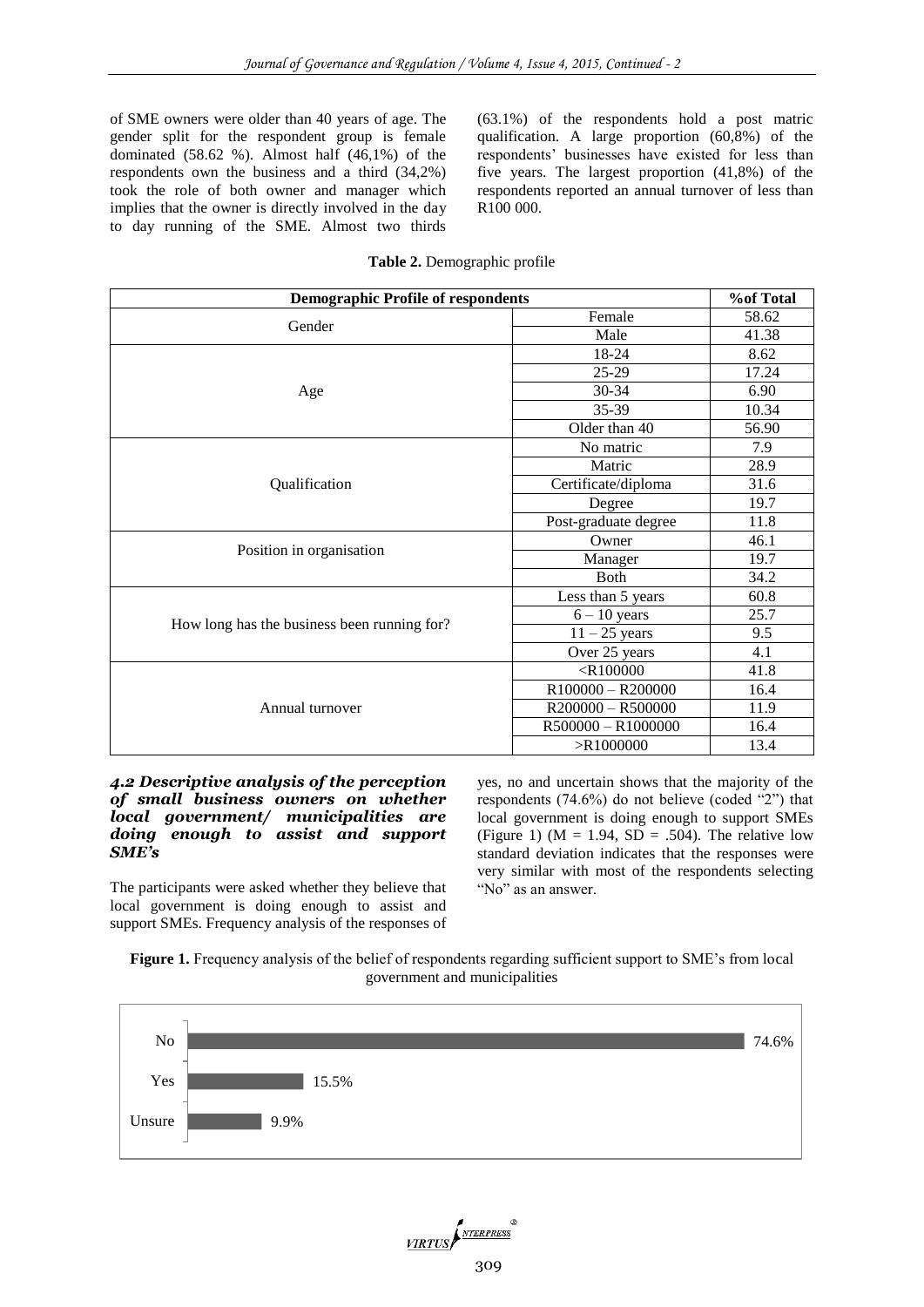## *4.3 Descriptive analysis of which small business issues do SME owners in South Africa believe local government/ municipalities should be assisting with*

The respondents were asked to indicate their level of disagreement or agreement (from Strongly Disagree (1) to Strongly Agree (5)) with six statements about possible support and assistance areas by local

government. From the descriptive statistics for the questions on the importance of the different marketing tools, it is clear that the frequencies are significantly skewed from a normal distribution and therefore non-normally distributed (Table 3). The relative low standard deviations show that the responses to each of the questions were very similar by the various respondents.

| Table 3. Descriptive statistics of the level of disagreement or agreement with statement about support and |
|------------------------------------------------------------------------------------------------------------|
| assistance areas by local government                                                                       |

|                                                                                                                                                                                      | N  |                      |      |      |                          | Std.<br>ation | Mean Median Mode Devi- Skewness | <b>Std. Error</b><br>of<br><b>Skewness</b> | Kur-<br>tosis | <b>Std. Error</b>     |
|--------------------------------------------------------------------------------------------------------------------------------------------------------------------------------------|----|----------------------|------|------|--------------------------|---------------|---------------------------------|--------------------------------------------|---------------|-----------------------|
| <b>Statement</b>                                                                                                                                                                     |    | <b>Valid</b> Missing |      |      |                          |               |                                 |                                            |               | of<br><b>Kurtosis</b> |
| Government and local<br>municipalities should provide<br>subsidised interest rates to small<br>business owners                                                                       | 89 | $\overline{c}$       | 4.24 | 4.00 | $\overline{4}$           | .798          | $-1.277$                        | .255                                       | 2.615         | .506                  |
| Government and local<br>municipalities should mentor and<br>provide learnerships to small<br>business owners and entrepreneurs                                                       | 90 | $\mathbf{1}$         | 4.16 | 4.00 | $\overline{4}$           | .982          | $-1.704$                        | .254                                       | 3.189         | .503                  |
| Government and local<br>municipalities should assist small<br>business owners in paying salaries<br>to employees who live in their<br>community                                      | 90 | $\mathbf{1}$         | 3.59 | 4.00 | $\overline{4}$           | 1.253         | $-.574$                         | .254                                       | $-0.799$      | .503                  |
| Government and local<br>municipalities should assist small<br>business owners to provide jobs to<br>those in their community                                                         | 90 | $\mathbf{1}$         | 4.16 | 4.00 | $\overline{\mathcal{A}}$ | .898          | $-1.266$                        | .254                                       | 1.643         | .503                  |
| Government and local<br>municipalities should give small<br>business owners a platform to voice<br>their suggestions and make<br>contributions to the passing of<br>trading laws etc | 90 | $\mathbf{1}$         | 4.33 | 4.00 | $4^{\mathrm{a}}$         | .734          | 1.141                           | .254                                       | 1.579         | .503                  |
| Government and local<br>municipalities should assist in<br>training and skills development                                                                                           | 83 | 8                    | 4.46 | 4.00 | 5                        | .570          | $-.440$                         | .264                                       | $-.768$       | .523                  |

a. Multiple modes exist. The smallest value is shown

The frequency analysis of the level of agreement/disagreement shows that the majority of the respondents (from 62.2% to 96.4%) strongly agree or agree with all of the six areas (Figure 2).

## *4.4 Descriptive analysis of which is the most important small business issues SME owners in South Africa believe local government/ municipalities should be assisting with*

The respondents were asked to rate the six statements regarding support areas from local government from most important (1) to least important (6). From the descriptive statistics for the ratings of the statements, it is clear that the frequencies are not significantly skewed from a normal distribution (Table 4). The relative low standard deviations show that the

responses to each of the questions were very similar by the various respondents.

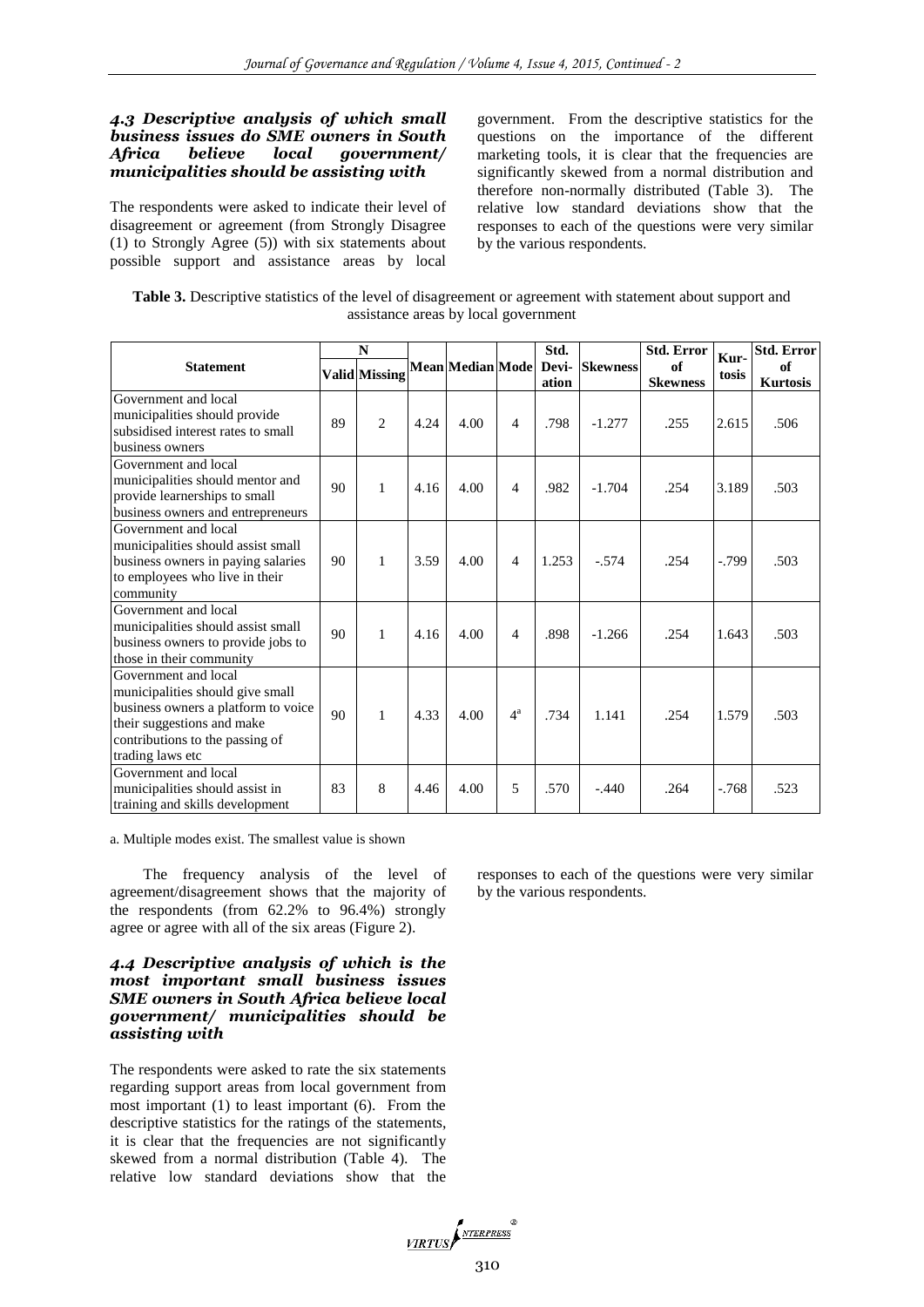| Figure 2. Frequency analysis of the level of agreement of the respondents with six statements on support by |  |
|-------------------------------------------------------------------------------------------------------------|--|
| local government                                                                                            |  |



**Table 4.** Descriptive statistics of the rating of importance of statements regarding support by local government

|                                                                                                                                         | N            |                |      |                      |                  | Std.           | Skew-   | <b>Std. Error</b> | Kur-     | Std.                        |  |
|-----------------------------------------------------------------------------------------------------------------------------------------|--------------|----------------|------|----------------------|------------------|----------------|---------|-------------------|----------|-----------------------------|--|
| <b>Statements</b>                                                                                                                       | <b>Valid</b> | <b>Missing</b> |      | Mean   Median   Mode |                  | Devia-<br>tion | ness    | of Skewness       | tosis    | Error of<br><b>Kurtosis</b> |  |
| Provide subsidised interest rates<br>to small business owners                                                                           | 46           | 45             | 2.48 | 2.00                 | 1                | 1.616          | .784    | .350              | $-.558$  | .688                        |  |
| Mentor and provide learner-<br>ships to small business owners<br>and entrepreneurs                                                      | 46           | 45             | 3.46 | 3.50                 | 1                | 1.735          | $-.030$ | .350              | $-1.264$ | .688                        |  |
| Assist small business owners in<br>paying salaries to employees<br>who live in their community                                          | 46           | 45             | 4.22 | 4.00                 | 6                | 1.413          | $-.058$ | .350              | $-1.295$ | .688                        |  |
| Assist small business owners<br>who provide jobs to those in<br>living in their community                                               | 46           | 45             | 3.74 | 4.00                 | $4^{\mathrm{a}}$ | 1.527          | $-.517$ | .350              | $-.768$  | .688                        |  |
| Give small business owners a<br>platform to voice their<br>suggestions and make<br>contributions to the passing of<br>trading laws etc. | 46           | 45             | 4.09 | 4.00                 | $5^{\mathrm{a}}$ | 1.561          | $-.297$ | .350              | $-1.150$ | .688                        |  |
| Assist with training and skills<br>development                                                                                          | 46           | 45             | 3.07 | 2.00                 | $\overline{2}$   | 1.855          | .578    | .350              | $-1.199$ | .688                        |  |

a. Multiple modes exist. The smallest value is shown

The mean rating scores was calculated for each of the six areas of support, using the responses from the 90 respondents. The lower the mean rating score, the more important the support area is regarded for SMEs. The order of importance of the issues that local government should address is identified as follow: (Figure 3).

- 1. Provide subsidized interest rates to small business owners.
- 2. Assist with training and skills development.
- 3. Mentor and provide learner-ships to small business owners and entrepreneurs.
- 4. Assist small business owners who provide jobs to those in living in their community.
- 5. Give small business owners a platform to voice their suggestions and make contributions to the passing of trading laws etc.
- 6. Assist small business owners in paying salaries to employees who live in their community.

VIRTUS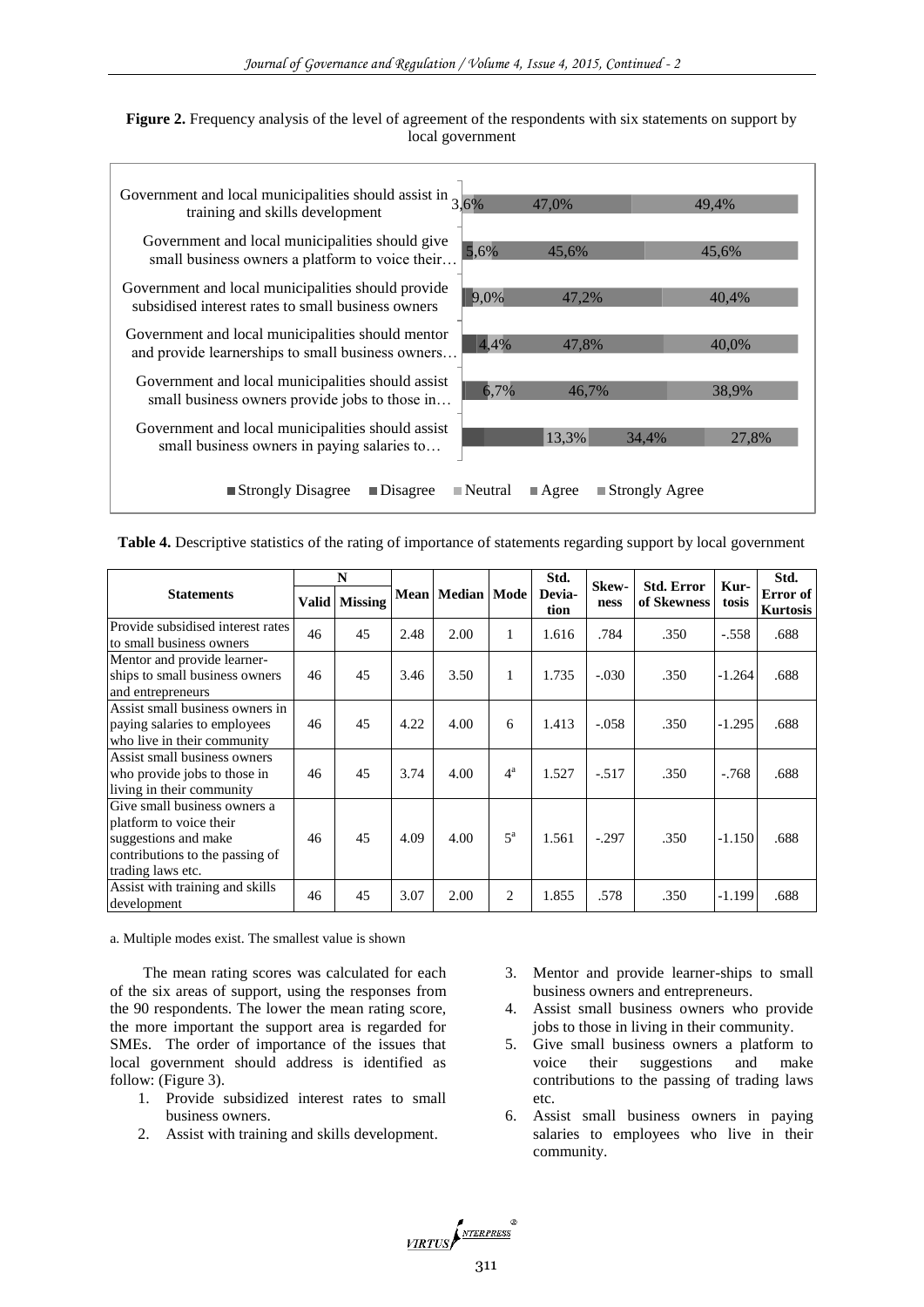

**Figure 3.** Mean ranking scores of the six areas of support from local government

The respondents were also asked to select the one most important of the six areas of support. Frequency analysis of the most important support area from local government shows that the order of the most important to least important areas are the same as for the previous question (Figure 4) ( $M =$ 

2.99,  $SD = 2.011$ ). The relative high standard deviation indicates that the most important issues selected varied a lot among the respondents. The rating of the most important support area was nonnormally distributed, with skewness of  $-.467$  (SE = .289) and kurtosis of  $-1.439$  (SE = .570).

**Figure 4.** Frequency analysis of the selected most important area of local government assistance



#### **5. Discussion and conclusions**

SMEs play a critical role in the growth and development of countries, as it represents an important vehicle to address job creation, to generate sustainable and equitable growth (Department of Trade and Industry, n.d.) In order to stimulate and

promote SMEs governments tender assistance in various forms which include preferential procurement and BEE codes, tax incentives, provision of grants and soft funding (Khan, 2014).

The main aim of this study was to establish the perception that SME owners in South Africa have of the assistance provided to them by local government

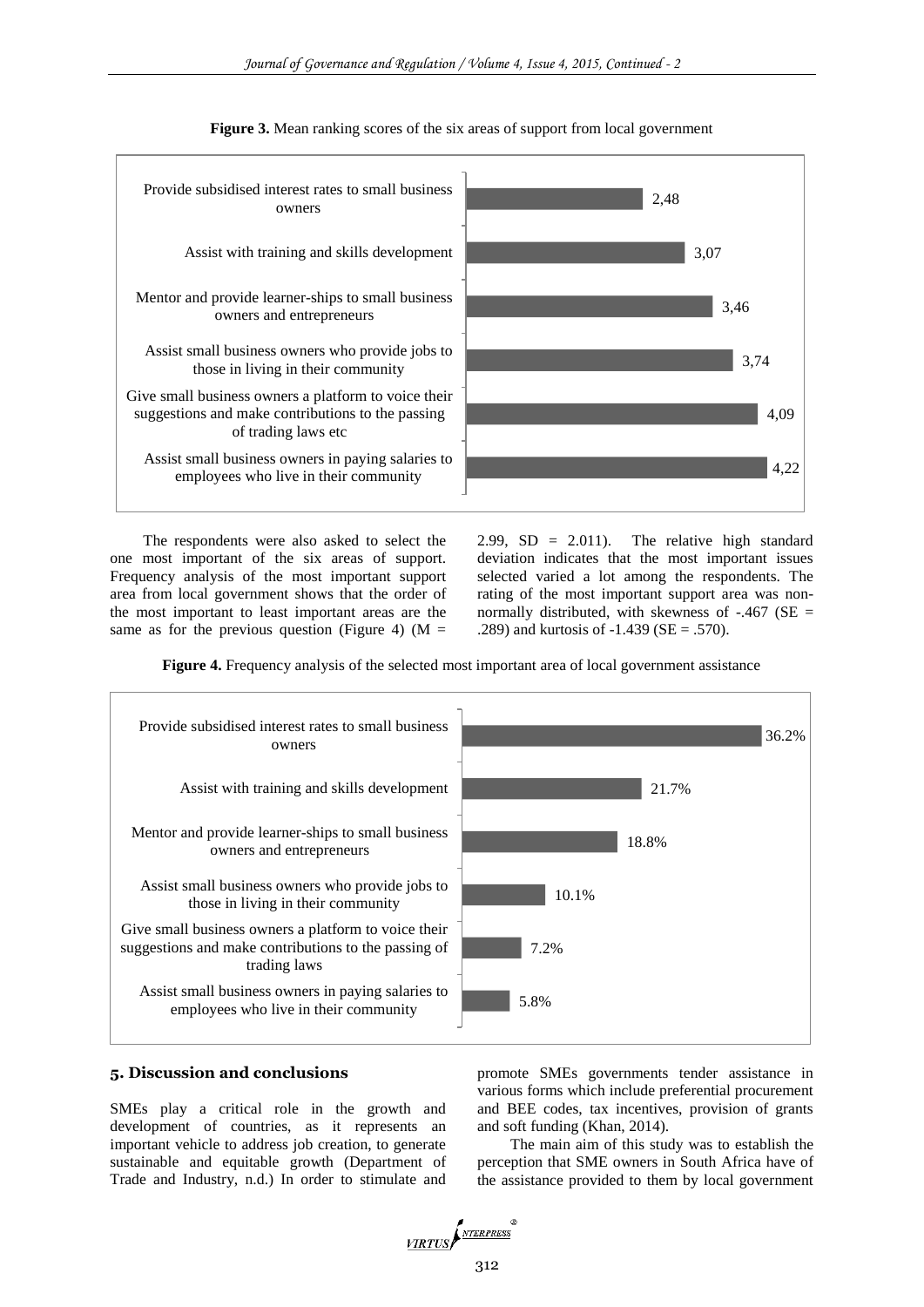with regard to whether SME owners believe that local government/ municipalities are doing enough to assist and support small businesses, which small business issues do SME owners believe local government/ municipalities should be assisting with and which are the most important small business issues SME owners believe local government/ municipalities should be assisting with.

The study shows that the majority of the respondents are of the opinion that local government and municipalities are not adequately doing enough to support and assist SMEs. The respondents agree with all of the proposed areas of support by local government and rate the areas in the following order of importance:

1. Provide subsidized interest rates to small business owners

2. Assist with training and skills development

3. Mentor and provide learner-ships to small business owners and entrepreneurs

4. Assist small business owners who provide jobs to those in living in their community

5. Give small business owners a platform to voice their suggestions and make contributions to the passing of trading laws etc.

6. Assist small business owners in paying salaries to employees who live in their community.

The contribution of SME to regional and national growth and development shouldn't be taken lightly. It is therefore recommended that the government assistance available to SMEs be aggressively promoted and local government and municipalities mastermind regional and local SME support mechanisms to facilitate local and regional growth. Given the small sample size, the results will give a general indication as to the perceptions held by SME owners towards the assistance that government offers to them.

## **References**

- 1. Abor, J. & Adjasi, K. 2007. Corporate Governance and the Small and Medium Enterprise Sector: Theory and Implication. Corporate Governance, 7(2), 111-122.
- 2. Abor, J. & Quartey, P. 2010. Issues in SME Development in Ghana and South Africa. International Research Journal of Finance and Economics, 39, 218- 228.
- 3. ABSA. 2015. Non-financial support. [Online] Available from: http://www.absa.co.za/Absacoza/ Commercial/SMEs/Non-financial-support. [Downloaded: 2015-09-02].
- 4. Ardic, O.P., Mylenko, N. & Saltane, V. 2011. Small and Medium Enterprises: A Cross-Country Analysis with a New Data Set. The World Bank: Policy Research Working Paper, 5538.
- 5. Biondi, V., & Iraldo, F. 2002. Achieving sustainability through environmental innovation: The role of SMEs. International Journal of Technology Management, 24, 612–626.
- 6. Business Environment Specialists. 2013. Developing a new path for SMEs in South Africa; Reassessing for growth. SPB Alert, Paper 1, 2013.
- 7. Department of Trade and Industry (DTI). 1995. White Paper on National Strategy for the Development and Promotion of Small Business in South Africa. WPA/1995. DTI, Cape Town, South Africa. [Online] Available from: https://www.thedti.gov.za/sme\_ development/docs/White\_paper.pdf [Downloaded: 2015-09-06].
- 8. Department of Trade and Industry (DTI) n.d. Integrated Strategy on the promotion of Entrepreneurship and Small Enterprises. [Online] Available from: http://www.dti.gov.za/sme\_ development/docs/strategy.pdf [Accessed: 2015-07- 20].
- 9. Dludla, S. 2014. The royal fields finance and the jobs fund partnership to assist struggling SMEs with multimillion rand funding. [Online] Available from: http://www.smesouthafrica.co.za/new-startup-fund-tohelp-with-development-of-small-enterprises [Downloaded: 2015-09-06].
- 10. ETU. 2015. The three spheres of Government. [Online] Available from: http://www.etu.org.za/ toolbox/docs/govern/spheres.html. [Downloaded: 2015-09-06].
- 11. European Commission. 2015. What is an SME? [Online] Available from: http://ec.europa.eu/growth/ smes/business-friendly-environment/smedefinition/index\_en.htm [Downloaded: 2015-09-06].
- 12. Fatoki, O.O. 2012. The Impact of Ethics on the Availability of Trade Credit to New Small and Medium Sized Enterprises (SMEs) in South Africa. Journal of Social Science, 30(1), 21-29.
- 13. Gauteng Online. Not dated. The Economy of Gauteng. [Online] Available from: http://www.gautengonline.gov.za/Business/Pages/The EconomyofGauteng.aspx [Accessed: 2015-03-31].
- 14. GE. 2015. UK SMEs plan to create a record 737,000 new jobs in the next 12 months. [Online] Available from: http://www.genewsroom.com/press-releases/uksmes-plan-create-record-737000-new-jobs-next-12 months-280641 [Downloaded: 2015-09-06].
- 15. Gstraunthaler, T. & Cramer, P. 2012. The South African Support System for Start-Up Companies: Assessing the Khula Indemnity Scheme. Competition and change, 16(1), 56-68.
- 16. Herrington, M., Kew, J. & Kew, P. 2009. Tracking Entrepreneurship in South Africa: A GEM Perspective. Cape Town, South Africa: GEM.
- 17. Hung, D.K.M. & Effendi, A.A. 2011. A Preliminary Study of Top SMEs in Malaysia: Key Success Factor vs Government Support Program. Journal of Global Business and Economics, 2(1), 48-58.
- 18. Jeppesen, S. 2005. Enhancing competitiveness and securing equitable development: Can small, micro, and medium-sized enterprises (SMEs) do the trick? Development in Practice, 15(3&4, 463-474.
- 19. Khan, A. 2014. Government funds available to SME's in South Africa [Online] Available from: http://www.gaaaccounting.com/government-fundsavailable-to-smes-in-south-africa/. [Accessed: 2015- 07-20].
- 20. Kongolo, M. (2010), Job creation versus job shedding and the role of SMEs in economic development, African Journal of Business Management, Vol. 4 No. 11, pp. 2288-2295.
- 21. Kraja, Y. & Osmani, E. 2013. Competitive Advantage and its impact in Small and Medium Enterprises

VIRTUS